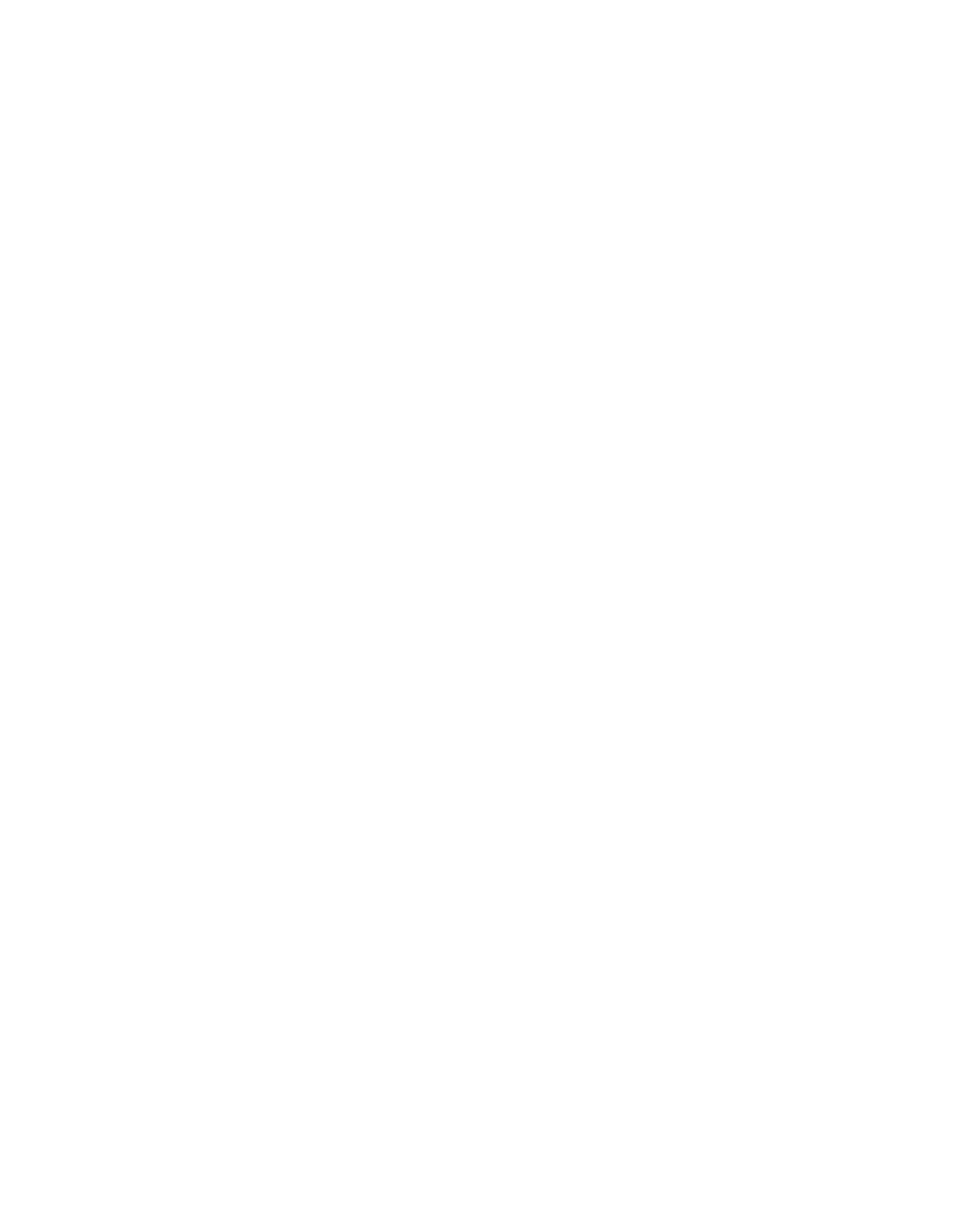turning points in a person's journey, creating opportunities for interviewees to explore each chapter of their life reflectively [\(McAdams & Guo, 2014\)](#page-17-0)—what [McAdams et al. \(2006\) c](#page-17-0)all "the guided autobiography."

Life story interviewing complements the meaning-centered roots of phenomenology. Alfred Schutz argued that our social realities are multiple and contextually driven. [Eberle \(2014\)](#page-16-0) describes Alfred Schutz's ontology that underlies how social scientists come to describe meaning-making experiences:

And every ("normal") actor on earth has a subjective, biographically determined stock of knowledge at hand; uses (linguistic and pre-linguistic) typifications and is guided by systems of relevances; orients in time and space; and relies on systems of appresentation in order to understand others or relate to multiple realities ([Eberle, 2014,](#page-16-0) p. 187).

[Schutz \(1970\)](#page-16-0) argues that the processes of reflection are what allow humans to make sense of and give meaning to their past experiences. "Phenomenal experience is, therefore, never of oneself behaving, only of having behaved ([Schutz, 1970](#page-18-0), p. 67). Such retrospection allows humans to define their experiences as separate from other experiences and important to their understandings of self, other, and their life world.

The in-depth PBI method uses three consecutive 90-minute interviews designed to evoke a person's lived experiences retrospectively as first-hand narratives, through an open-ended, semistructured protocol. Interviews should be recorded, and the resultant data are the verbatim interview transcriptions. To this methodology, we put forward three adaptations: an *artifact* to elicit discussion and provide contextual support, a *timeline* for reaffirming and reframing discussion prior lived experiences, and the use of *shortened, targeted interviews* following in-depth, threepart, 90-minute interviews.

### **THE INTERVIEWS**

Each of the three 90-minute interviews focuses on different aspects of an individual's lived experience as they pertain to a specific topic of interest. The individual is prompted to reconstruct their lived experiences retrospectively to develop an in-depth portrait of their personal narrative; following which, directive questions are posed and the interviewer points to different moments within the participant's reconstructed narrative inquiring about its specific relevance to the topic of study. Seidman argues that the three interviews should be conducted in relatively close proximity to one another, over the course of two to three weeks, to provide both the opportunity for a sense of continuity, but also, time for reflection between each interview. In each of the following paragraphs, the processes of PBI as outlined by [Seidman \(2006\)](#page-18-0) are described and presented as we have adapted them for the study of engineering education.

*Case Example: The in-depth PBI process was selected in order to cultivate a relationally centered interview experience that enabled both the interviewer and the interviewee to develop rapport over an extended period of time thus creating a data collection process that was characterized by mutuality, vulnerability, and deep reflection on experiences. This relationship-centered experience*  was particularly important in creating the space for often unheard stories and experiences of women *makers, an added value for studying understudied populations. The in-depth PBI process examining women's learning through making occurred over a two-month period. To minimize distractions, interviews were conducted on campus in a private room with a simple layout. Each was recorded*  with a handheld device following participant consent. Interviews were organized around each of our *three pre-determined themes: (1) Interview One – life history; (2) Interview Two – details of making experiences; (3) Interview Three – meanings of making experiences. The interview prompts were*  focused on helping participants craft their retrospective narratives around making and learning *experiences, particularly in makerspaces, and were formatted to be open-ended and generative.*  Five women participated in the study, with each participant's total set of interviews occupying *approximately 4.5 hours.*

Tomko et al. **104** *Studies in Engineering Education*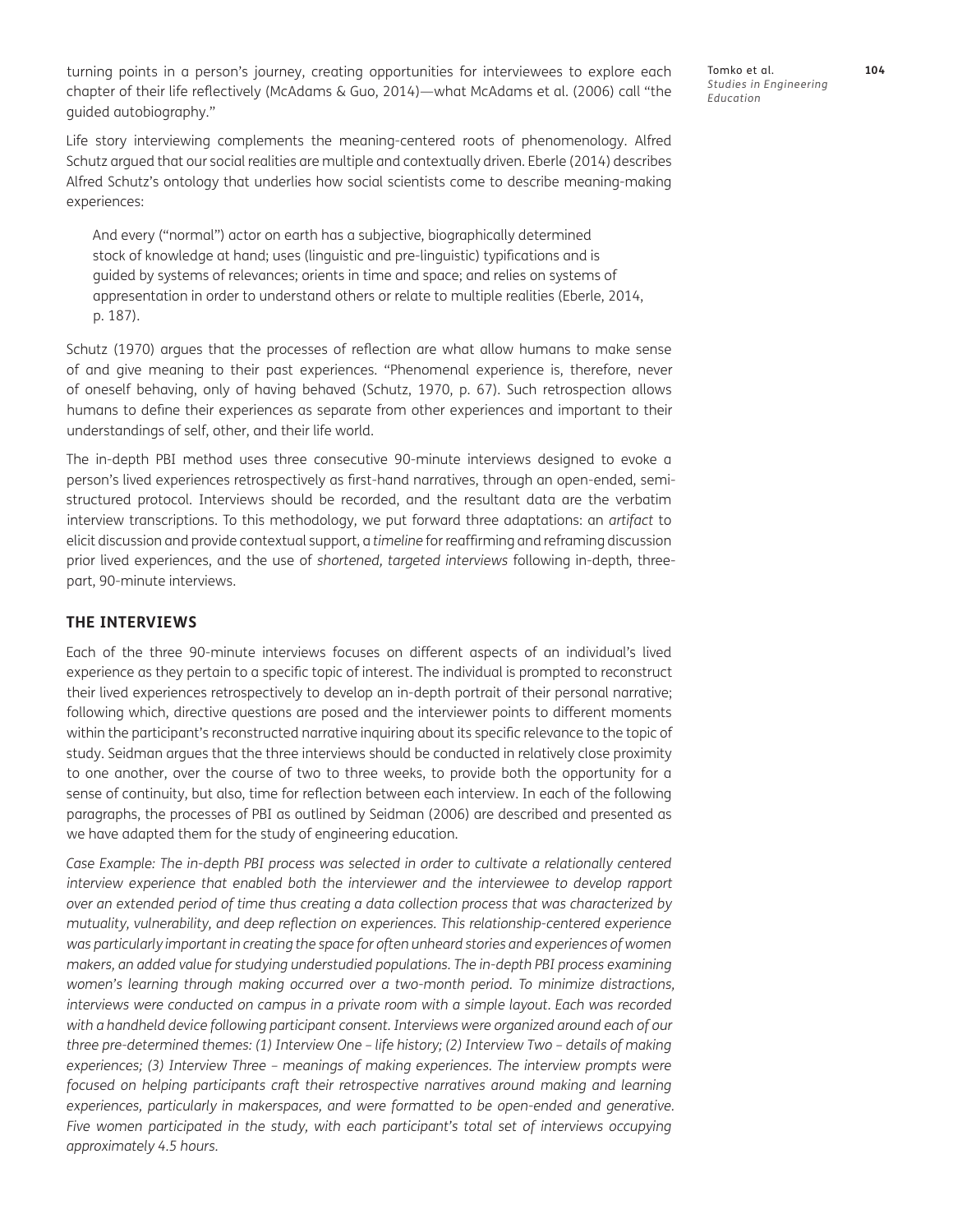## First Interview

The first interview in the PBI process investigates an individual's life history in relation to the phenomenon of interest with participants being asked to reconstruct the experiences that have led to their current situation in regard to the phenomenon of interest. In order to gain insight into lived experiences from a life history standpoint, the interview is centered on *how* rather than *why*; a focus on *how* allows for the participant to openly describe their experiences, whereas a focus on *why* would confine the scope of the interview, suggest a preconceived objective, and prevent recollection and reflection on experiences. Phenomenological interviews are guided by a series of prompts or "jotting" [\(Seidman, 2013](#page-18-0)), rather than questions. The "jottings" serve as topics for discussion.

*Case Example: The first interviews with women makers were thus designed to be guided by the experiences of the participant and set the groundwork for the interviewer-interviewee relationship. During the interviews, the researcher continued to bring the participant back to the meaning of their making experiences. The following prompts were among the types used to direct this first interview:*

- **•**  *How did you get involved?*
- **•**  *Growing up, what was it like for you creating or making thing?,*
- **•**  *What attracts you to this space or type of space?*
- **•**  *What inspires you to use the space?*
- **•**  *Who are some people who have influenced you?*

*In the interviews, one participant, was asked how early childhood experiences in making and crafting helped to contribute to her experiences at the university.*

**Response:** *It gave me more confidence, I would say. I like being in the know, as most people do, but I just remember the tools training we did freshman year with the trebuchets – I was sort of helping everyone out because they're trying to use the jigsaw, and they're like, "Ah!" and I'm like, "I've been doing that for years." So, I would say it gave me like, confidence, definitely. I could go in there, and I was like, "Oh, I already know how you did that." And it also made me feel kind of powerful helping out guys in the woodshop.*

## Second Interview

The second interview explores an individual's most recent lived experiences and encourages the reconstruction of these experiences through story. In the context of engineering education, an interviewer should strongly consider asking a participant to bring an artifact to the interview. While artifact reflections are not part of the standard protocol as described by [Seidman's \(2006\)](#page-18-0) original PBI methodology, the artifact is a particularly valuable talking point for launching a discussion about engineering education related topics and allows for greater contextual support for the participants' descriptions. This modification is particularly useful for engineering design education, where we have often found an emphasis on the processes and prototyping – a finding supported by Douglas et al. with artifact elicitation interviews of self-declared makers recruited during the San Francisco Bay Area Maker Faire ([Douglas et al., 2015\)](#page-14-0). We found with PBI that artifacts work well for informing follow-up questions, thereby inviting the participant to engage a more thorough, reflective account of the meaning involving the phenomenon of interest.

Case Example: Participants brought a variety of artifacts to the second interview demonstrating *previous experiences and personal meaning through making; a few examples are provided as Figure* **[1](#page-6-0)***. These artifacts allowed the interviewer to ask generative elicitation questions (Tracy, 2019) that invited a storytelling about participant's making and deepened our understanding of the contexts, processes, and products of their making experiences.*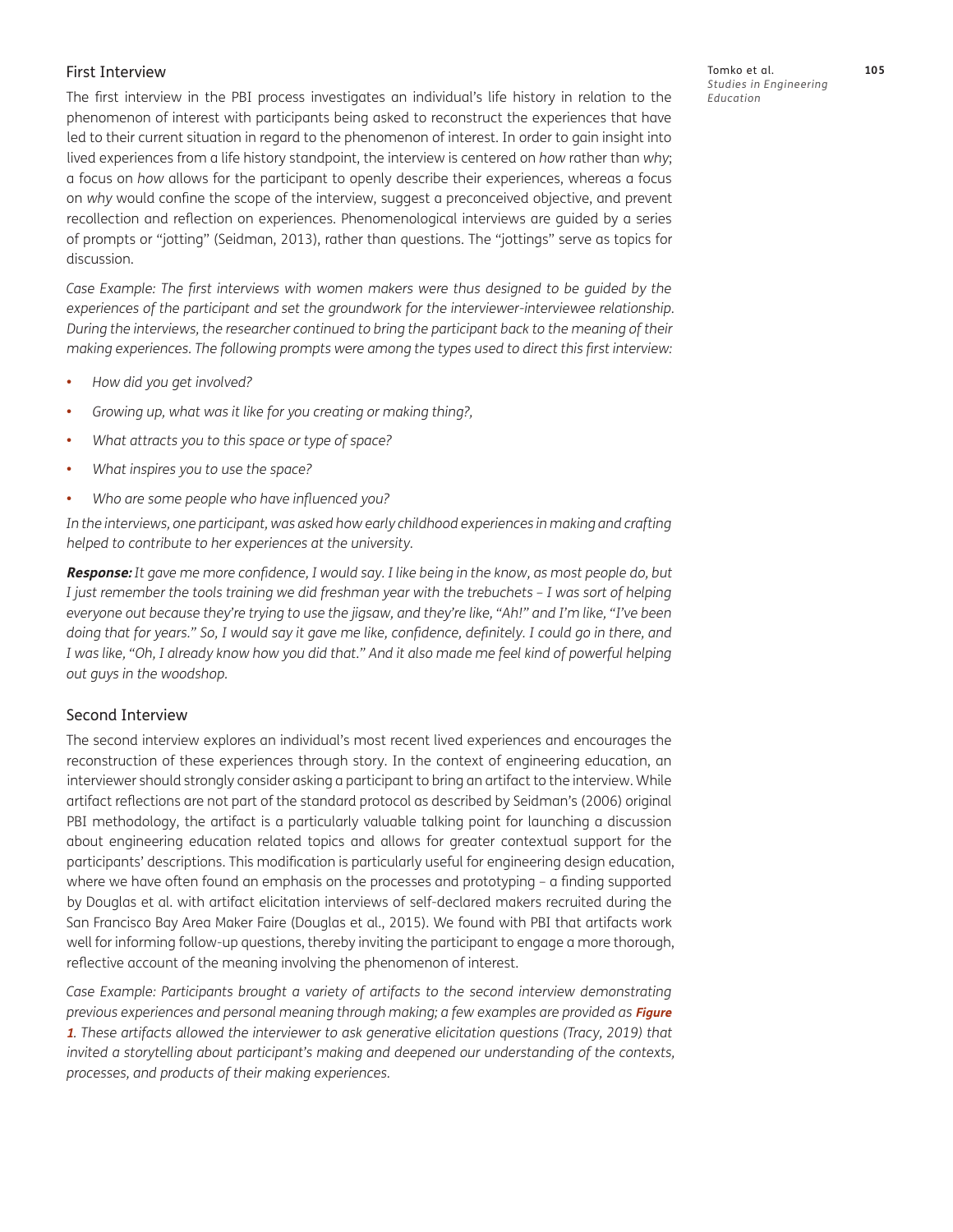

Tomko et al. **106** *Studies in Engineering Education*

<span id="page-6-0"></span>**Figure 1** Example artifacts brought to the second interview.

## Third Interview

The third interview highlights an individual's reflection on their lived experiences. Because talking about an experience elicits meanings [\(Vygotsky, 1987\)](#page-18-0), meaning-making inherently occurs within both the first and second interviews as the participant describes their past and more recent experiences. The narrative that develops in the first and second interviews establishes a foundation for the participant to reflect on their lived experiences. In the context of engineering education, the interviewer may find it particularly helpful to open the interview by asking the participant to draw a timeline on paper of their experiences around the phenomenon of interest. Like the artifact in the second interview, the timeline is an addition to Seidman's protocol specific for engineering education research. [Kolar et al. \(2015\)](#page-17-0) overview a process for employing timelines during in-depth interviews suggesting that one should first describe a timeline to the participant followed by asking participants to draw their own timeline depicting their own experiences. Similar to Kolar et al. (2017), we have found that a timeline creates a starting discussion point that helps reiterate and reaffirm lived experiences as well as fill in gaps missed in the verbal narrative of the first and second interviews.

*Case Example: For interviewees, the timeline used in the third interview provided a framework to guide their reflection and leans into the chronological strategies used in life story interviews described earlier in the paper. For the interviewer, the concrete timelines provided a means to prompt discussion into previous experiences and history of making beginning with childhood and progressing through present. This enables an interviewing process that circles back to many of the stories told in the first two interviews and invites a reflection on the participants' meanings of those concrete experiences.* **[Figure 2](#page-6-1)** *is one such example from an interview participant.*



<span id="page-6-1"></span>**Figure 2** Recreated timeline developed during a third interview.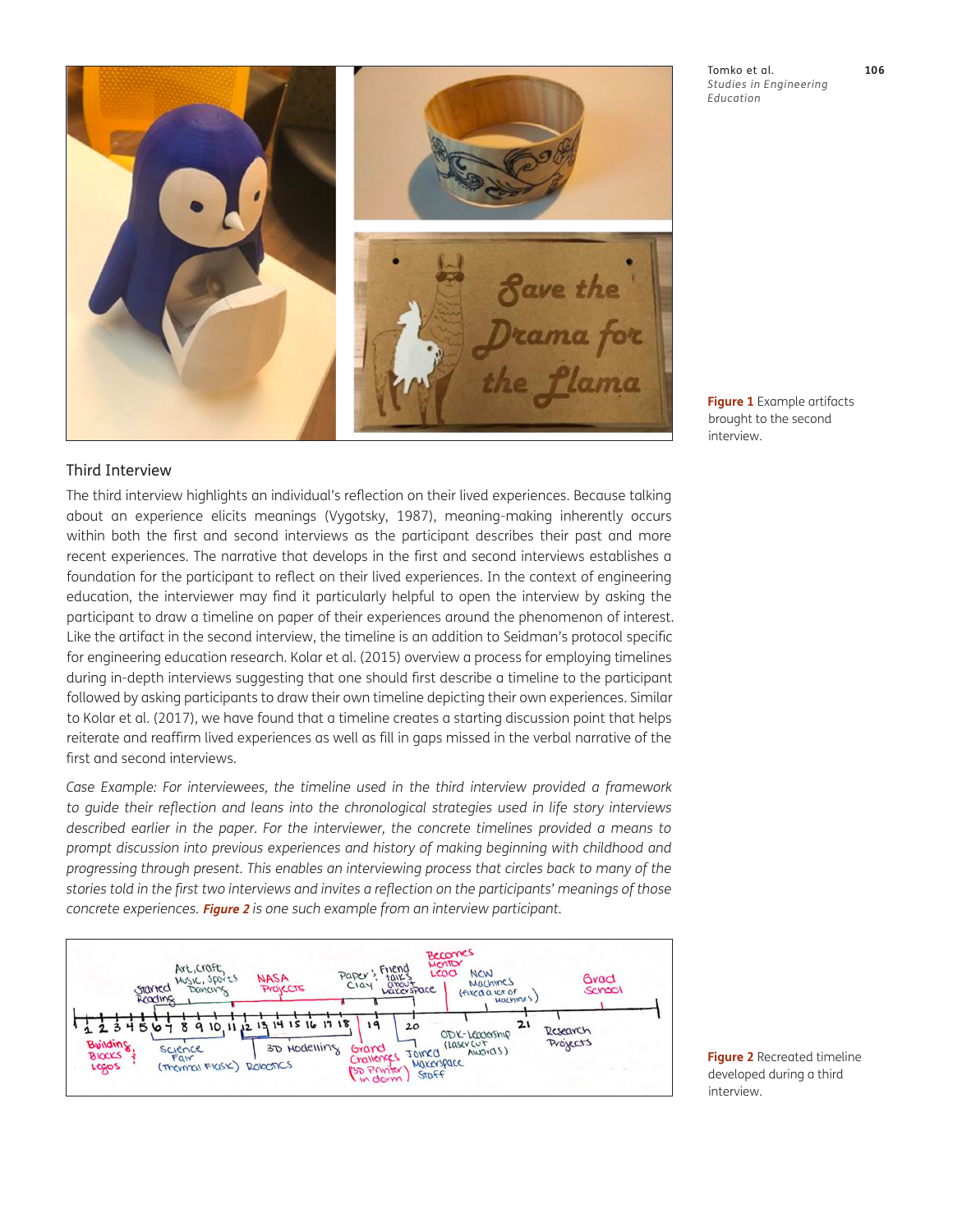## Single-targeted Interview

The in-depth PBI process is time-consuming and costly. *A research team would need 90+ interview hours to obtain 20 complete three-part interviews!* To mitigate this challenge, the process may be adjusted to include shortened, single-targeted interviews. These focused 60- to 90-minute interview protocols can be used after an initial data set is collected using the three-series interviews described above. These single-targeted interviews can then inform and bolster the interpretations and themes that emerge from the three-series PBIs conducted with a smaller sample size and provide an important opportunity to refine and fill gaps in the interpretations. This interview protocol adapts the original protocol so as to draw a concise, yet thorough narrative from the participants beginning by asking participants to draw a timeline on paper of their experiences around a phenomenon of interest, moving toward the clarification of their engagement in the phenomenon, and finally, inviting sharing of experiences involving artifacts through pictures on their phone. While these targeted interviews limit the time the interviewer and interviewee have together to cultivate a relationship, the design of the interviews still centers rapport building and reflection that are a central feature of PBI and at the heart of our goal to create space for women to share their experiences.

Case Example: Following initial analyses of five sets of three-series PBIs, an additional 15 women *participated in single-targeted interviews. In these more focused interviews, participants constructed a timeline of their making experiences, shared photos of artifacts they had made, and reflected on their experiences learning in makerspaces. The targeted, one-hour interviews sought to confirm the interpretations (a typology) generated through initial data analyses of the first more focused data set and to identify any gaps in the existing interpretations. The one-hour interviews provided a succinct approach for obtaining saturation of themes in the typology once the research became*  less exploratory and experiences of the key phenomena of learning through making became clear.

*Transcription of all 20 interviews was outsourced. Upon receiving transcriptions, the accuracy of*  each was checked by the interviewer listening to each interview, correcting for errors, and adjusting *un-transcribed utterances or jargon.*

## **THE INTERVIEWER**

One of the goals of phenomenological interviewing is to create rapport and build trust between the interviewer and the interviewee. Reflexive interviews are enriched when the interviewer-participant relationship is delicate and deep, and the participant feels safe and brave to reconstruct their experiences vulnerably. Through this process, the interviewer and participant work together to cocreate the participant's story. This relationship is maintained during the entire three-part interview process and ended respectfully upon completion of the interview(s) [\(Dexter, 1970;](#page-16-0) [Mischler, 1986](#page-17-0)). This deeply personal relationship that ideally develops between the interviewer and the participant necessitates that the interviewer should be clearly described in the presentation of the research as a critical component of the research methodology.

Developing the shared safety and vulnerability is critical for establishing trust. Thus, it is important for the interviewer to take the time to inform the participant of the research and to allow the participants to ask questions before consenting. Typically, in these three-part interviews, the interviewer comprises the role of the main researcher establishing the interview protocol, interviewing the participants, and analyzing the data ([Seidman, 2006\)](#page-18-0). In this way, the interviewer is fully immersed in the data and understands the underlying nuances within the data. If, however, the research team cannot maintain one researcher as the interviewer for the full research design (as is the case for multi-university studies), the research team should ensure that *only one* researcher collects the three 90-minute interviews in a set, and also, keep the number of interviewers to a minimum. The interviewers should have similar training and communication with one another as a means to ensure consistency of practices across the interviews.

Case Example: I*nterviews were conducted by a woman graduate student in her mid-twenties who, at the time of the interviews, was studying mechanical engineering at a large public university in the South. She holds a BS in mechanical engineering from a different public university in the Northeast. Her training in qualitative research methods has been over the course of three years and included* 

Tomko et al. **107** *Studies in Engineering Education*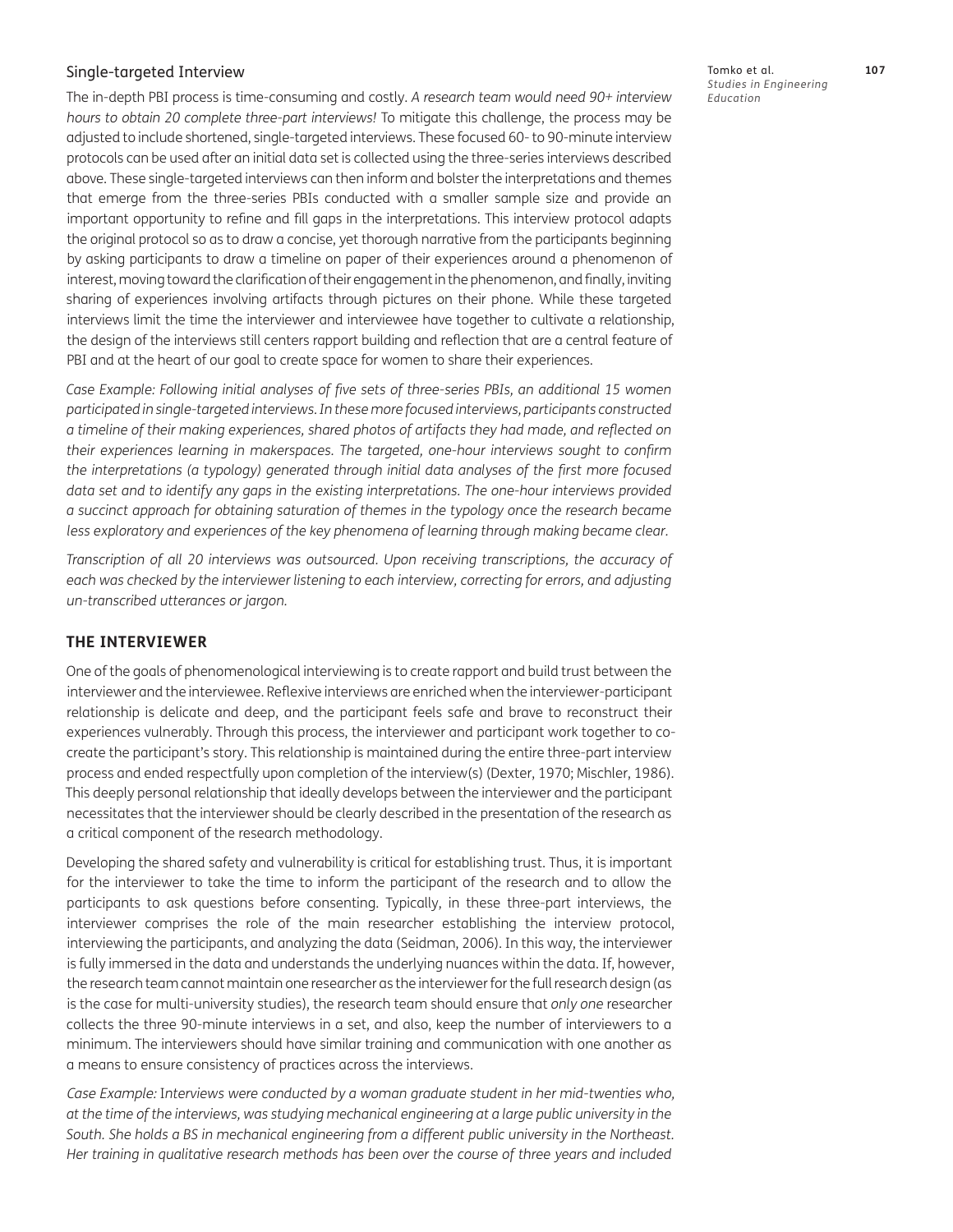*studying and implementing various qualitative and ethnographic methods, taking one course on survey methodology, two courses on qualitative research methods, and working with four different qualitative researchers. The interviewer's youthful appearance (often being confused for a first-year student), her coy personality, and shared gender identities to the participants enabled her to relate*  with participants and develop rapport based on shared social locations. Her curiosity about women *and learning via making in makerspaces emerges from her own lack of hands-on making experiences in engineering which she vulnerably and readily revealed in initial conversations with participants as she overviewed the background and goals for the study. Rapport is an ongoing interpersonal process created over time in each interview and deepened by vulnerability, mutuality, and deep listening. The interviewer demonstrated active listening through asking follow-up questions designed to elicit greater depth, paraphrasing statements to ensure understanding, and referencing specific aspects of the participants' narratives. She finds great inspiration in the narratives and lived experiences of women engineering students who are making in makerspaces.*

### **THE PARTICIPANTS**

PBI requires the selection of participants who are poised to offer the greatest insight into the meaning of the phenomenon under investigation. Purposeful maximum variation sampling is one useful technique that enables the interviewer to identify a heterogeneous group of participants who (or sites which) meet the criteria for the inquiry of interest. In purposeful sampling, cases are selected based on their potential to provide rich information regarding a certain topic, as per the available resources ([Palinkas et al., 2015](#page-18-0); [Patton, 2002\)](#page-18-0). Paired with purposive sampling, maximum variation sampling pertains to selecting sites and/or people [\(Tagg, 1985](#page-18-0)) that are more fully representative of the heterogeneity of the larger population and will provide relatability to a wide audience [\(Seidman, 2006\)](#page-18-0). In applying maximum variation sampling, one must first define what is meant by "maximum range" in terms of population and/or sites followed by defining who is in the population and which sites are of interest with the goal of identifying a wide range of variation or difference across a single population ([Seidman, 2013](#page-18-0), p. 56). [Seidman \(2013\)](#page-18-0) warns that through this process, if the population or sites becomes unmanageable, then further clarification is required.

Often snowball sampling will be necessary to recruit populations that are difficult to reach, such as underrepresented student populations in engineering or students highly involved in a particular activity. Snowball sampling is the process of initial informants referring the researcher to other individuals who would meet the criteria of eligibility for a study [\(Morgan, 2008](#page-17-0)). With participant selection, the goal is to excavate the range of possible experiences of a certain phenomenon until there are enough cases to reach theoretical saturation. Theoretical saturation is reached when analysis of data no longer yields new meanings ([Douglas, 1976](#page-16-0); [Glaser & Strauss, 1967](#page-16-0); [Tracy, 2013](#page-18-0)).

*Case Example: The interviewer recruited women who were highly involved in making at the different university makerspaces through purposeful maximum variation sampling. Following maximum*  variation sampling, the sites were defined broadly as all formally recognized makerspaces on campus, and women were chosen who had different sets of interactions with these varied *campus makerspaces. Women were selected who identified as being of different social locations (e.g., nationality, ethnicity) as well as who represented different majors and academic cohorts on campus. Snowball sampling further allowed the interviewer to identify new potential interviewees through the referrals of previous participants. These approaches were chosen due to factors that made it challenging to identify the true size of the population: 1) women students may hold different perceptions of the label "highly involved," 2) students tend to have different labels for what they deem as a makerspace, and 3) the population of women highly involved in the university's makerspaces is visibly low.* 

#### **THE DATA ANALYSIS**

Although PBI is most often thought of in the context of phenomenological analysis, there is great value in pairing PBI as the data collection process with methods of data analysis most commonly used in qualitative social science, particularly when working with research teams

Tomko et al. **108** *Studies in Engineering Education*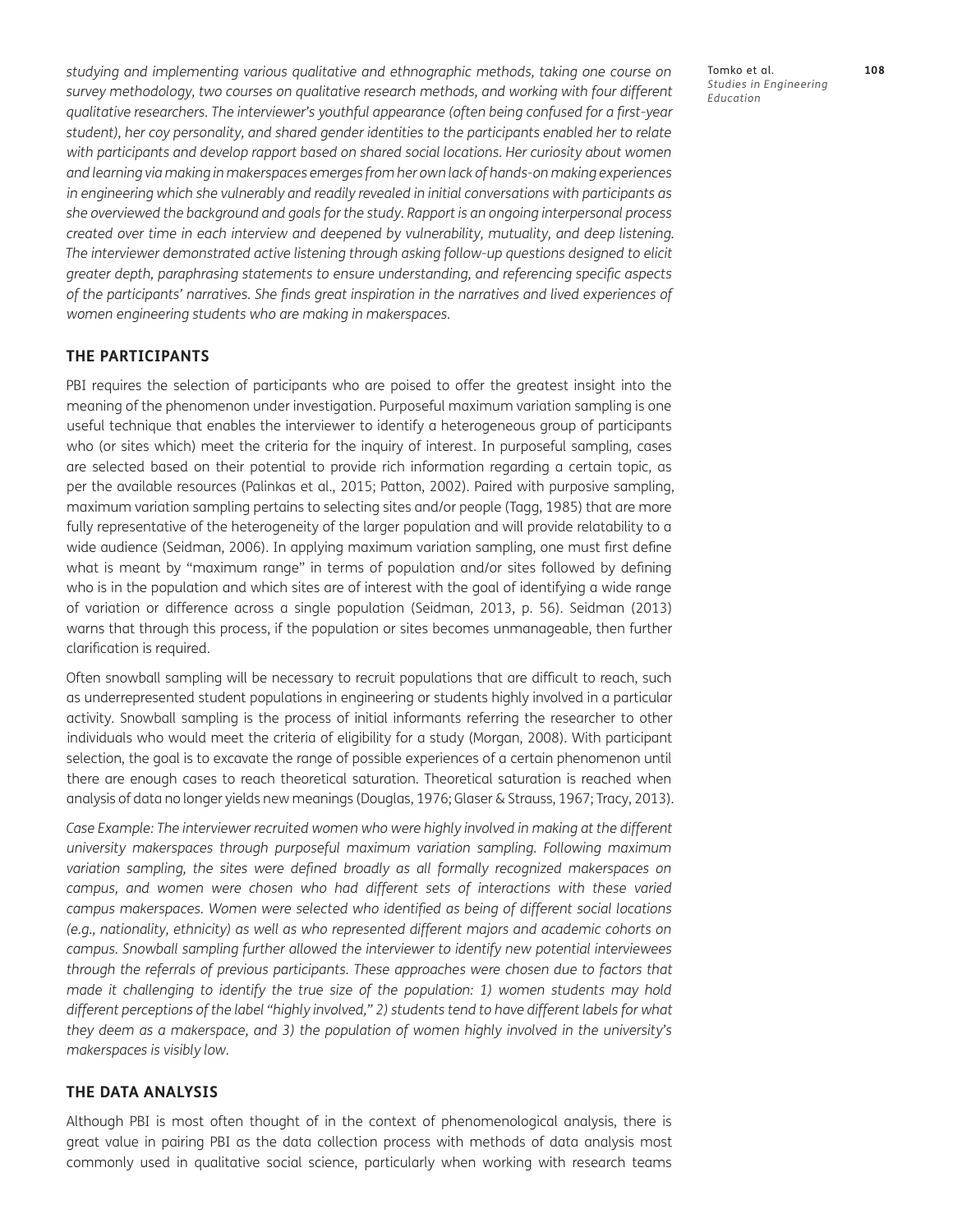in which multiple team members may be analyzing the data. This departs from standards of practice in PBI approaches to analysis that focus primarily on meanings interpreted by the interviewer. Such a combination enables the benefits of the open and relational spaces created in the PBI's that empower participants to reflect deeply on their life stories in relation to a given topic of interest, while also enabling researchers to conduct micro-level analyses of the language that participants use to talk about a subject, narrative features of their stories, and manner in which their reflections are connected to larger discourses in a given field (such as engineering or making), among others. When using this combined approach, data analysis begins as soon as the first interview is transcribed and follows an iterative process that results in the construction of a typology comprised of an arrangement of categories or "types" as they pertain to a certain phenomenon of interest. The following steps reveal the processes for constructing a typology from PBI data. It is important to note that while the steps appear in a linear fashion, the procedures themselves are iterative and continue as each new interview is collected.

### Data Immersion

Qualitative analysis begins as soon as the first set of interviews are completed and transcribed, starting with the interviewer reviewing the full set of transcripts several times to familiarize themselves with the data and gain a holistic perspective. The purpose of the data immersion phase is for the researcher(s) to become familiar with the data and understand its nuances. During initial data immersion, the researcher makes analytic memos noting points of interest; these aid later with data interpretation. Data immersion is necessary following each set of transcribed interviews. When working in a research team, each member of that team should also engage in the data immersion phase.

### Coding

Data are analyzed through multiple cycles of coding [\(Saldaña, 2016](#page-18-0)) where coding is the process of interpreting meanings in the data by assigning "chunks" of data with a label or category. A code is "most often a word or short phrase that symbolically assigns a summative, salient, essencecapturing, and/or evocative attribute for a portion of language-based or visual data" ([Saldaña,](#page-18-0)  [2016](#page-18-0), p. 4). Saldaña's [\(2016\)](#page-18-0) The Coding Manual for Qualitative Researchers is particularly useful for researchers combining PBI with qualitative coding as he combines and highlights multiple frameworks for qualitative coding creating names for coding practices for "clarity" and flexibility's sake" (p. 2). As Saldaa writes:

Coding is just *one* way of analyzing qualitative data, not *the* way. Be cautious of those who demonize the method outright. And be equally cautious of those who swear unyielding affinity to codes or what has been colloquially labeled "coding fetishism." I prefer that you yourself, rather than some presumptive theorist or hardcore methodologist, determine whether coding is appropriate for your research project. (2016, p. 3, emphasis in original)

As such, researchers combining PBI with qualitative coding are encouraged to identify the analytical processes and types of coding that best suit their research questions (see [Saldaña,](#page-18-0)  [2016](#page-18-0)). In this paper, we highlight two types of coding that he offers as a means of moving back and forth between examining data at a micro-level and looking at how those data fit into broader categories or types: primary cycle coding and secondary cycle coding. The process of coding toward the development of a typology follows multiple iterative phases or steps of primary and secondary cycle coding.

**Primary cycle coding** is an exploratory process that breaks down the data into distinct parts while examining these parts for similarities and differences ([Saldaña, 2016](#page-18-0), p. 4). It is a process of extracting and investigating attributes within the data, and one should remain open to the possibility that their interpretations of the data may lead to a number of potential theoretical directions in often unanticipated ways ([Charmaz, 2014\)](#page-16-0).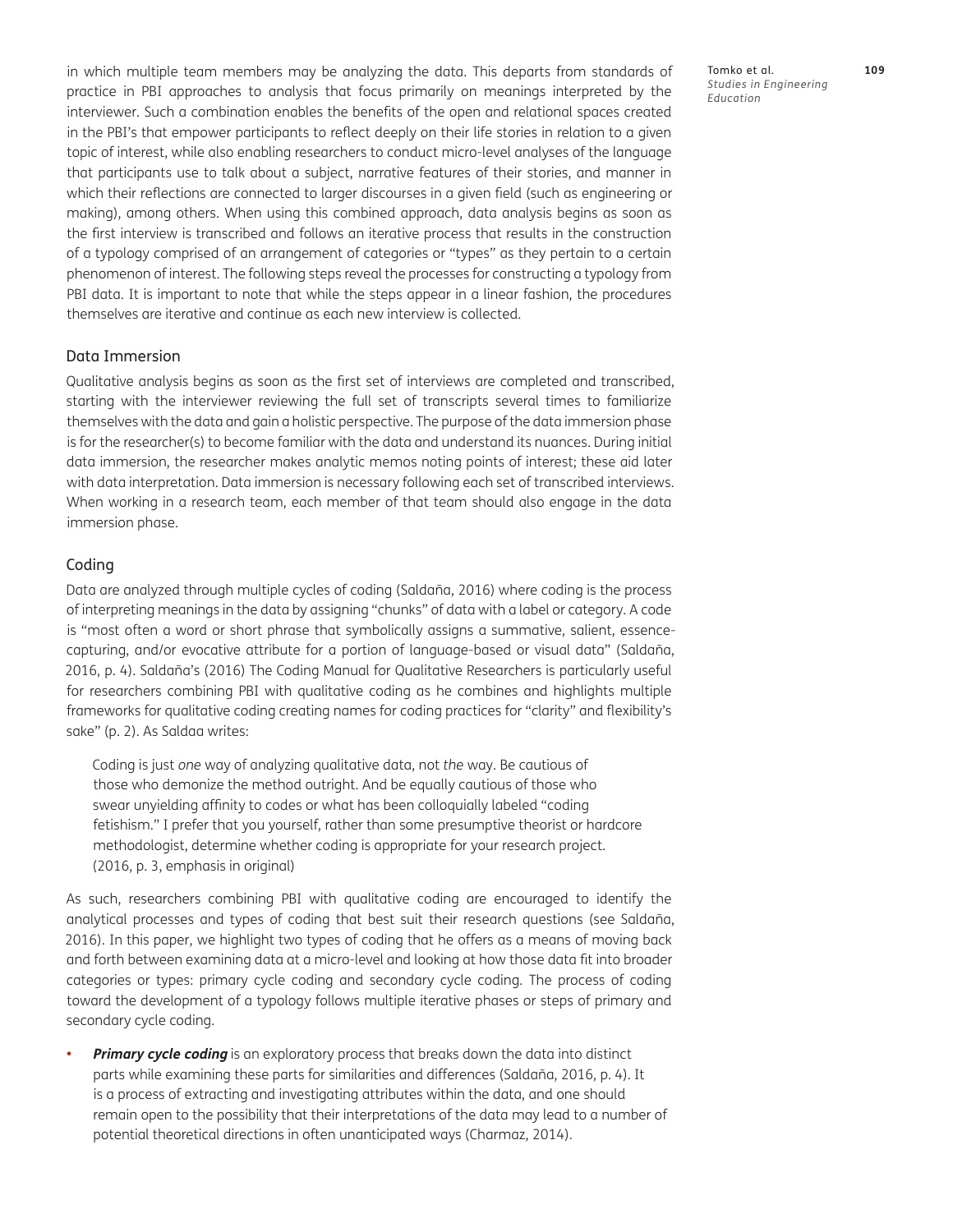**Secondary cycle coding** expands on the primary cycle coding, collects the codes, and reorganizes the codes to eliminate, converge, and compare the attributes in the data so as to build categories.

This process of identifying codes, and eventually themes, in both cycles is completed through the iterative process of constant comparison, and "lumping" and "fracturing" data ([Tracy, 2013](#page-18-0)). Typology construction often moves back and forth between the micro-level categories identified in primary cycle coding and the broader categories – or types – identified through secondary cycle coding.

Example Case: *In order to gain a sense of the data and to identify the emergent categories of learning, the interviewer immersed herself in the data by reading the datasets several times. Second, she began the process of primary cycle coding seeking to answer the question "what is this participant learning?". Primary cycle coding produced an extensive list of categories of learning, as the process is meant to "open up" an understanding of the data. First-level codes reflected characteristics of learning such as "hands-on," and processes of learning such as "problem-solving" and "prototyping," and contents of learning such as "safety" and "machines," among others.* 

*After coding initial datasets, the interviewer grouped relationally similar dimensions and attributes together through the processes of secondary coding, seeking to group the first level codes into qualitatively similar types of learning. For example, attributes such as "hands-on," "making mistakes," "tinkering," and "experimenting," along with others, were grouped together in a relational set and labeled with the second-level code, or type "Learning by Doing." Following this initial coding of the* data, the interviewer and two members of the team then independently reviewed a sample of the *data (approximately 10 percent of dataset one, as suggested by [Campbell et al., 2013](#page-16-0)). The three*  researchers discussed the emergent codes (categories of learning) through a series of collaborative *sessions to determine whether the emergent codes were fully addressing the research questions.* 

## **TRIANGULATION**

While PBI data analyses as outlined by Seidman are typically conducted by the interviewer who is fully immersed in the relationship from the data collection to the analysis of meanings (see [Seidman, 2013](#page-18-0)), when combining PBI data collection with qualitative coding using a research team project interpretations can benefit from triangulation. Specifically, while each set of the 90-minute interviews should be collected by a single researcher, having multiple researchers analyze data "allow[s] different facets of problems to be explored, increases scope, deepens understanding, and encourages consistent (re)interpretation" ([Tracy, 2010](#page-18-0), p. 843). Given the volume and complexity of the data, this collaboration benefits from careful processes described in the following steps:

- **1.** The complete set of interviews as transcribed should be read by the interviewer to give the interviewer a holistic framework for data analysis, writing analytic memos, and beginning the first cycle of open coding.
- **2.** As broader themes or categories begin to emerge during the initial coding stage, the interviewer should meet with co-researchers to consult with them on the emerging themes. The co-researchers should also read the full set of transcripts and create analytic memos in the data immersion phase.
- **3.** The research team should discuss the initial categories of the emerging typology and ask critical clarifying questions of each category in order to refine, distinguish, and test examples from the data against types.
- **4.** The interviewer returns to the next set of transcripts and repeats this process of coding and collaborative discussion with co-researchers until no new types emerge in the data, reaching theoretical saturation.

*Case Example: The interviewer and a member of the research team refined the first level codes by*  revisiting the same data set. The researchers discussed newly emergent codes and conflicts, and *the interviewer consolidated and organized the first level codes through another round of coding, which resulted in an initial typology (a coding scheme that could be applied to additional data collected).* 

Tomko et al. **110** *Studies in Engineering Education*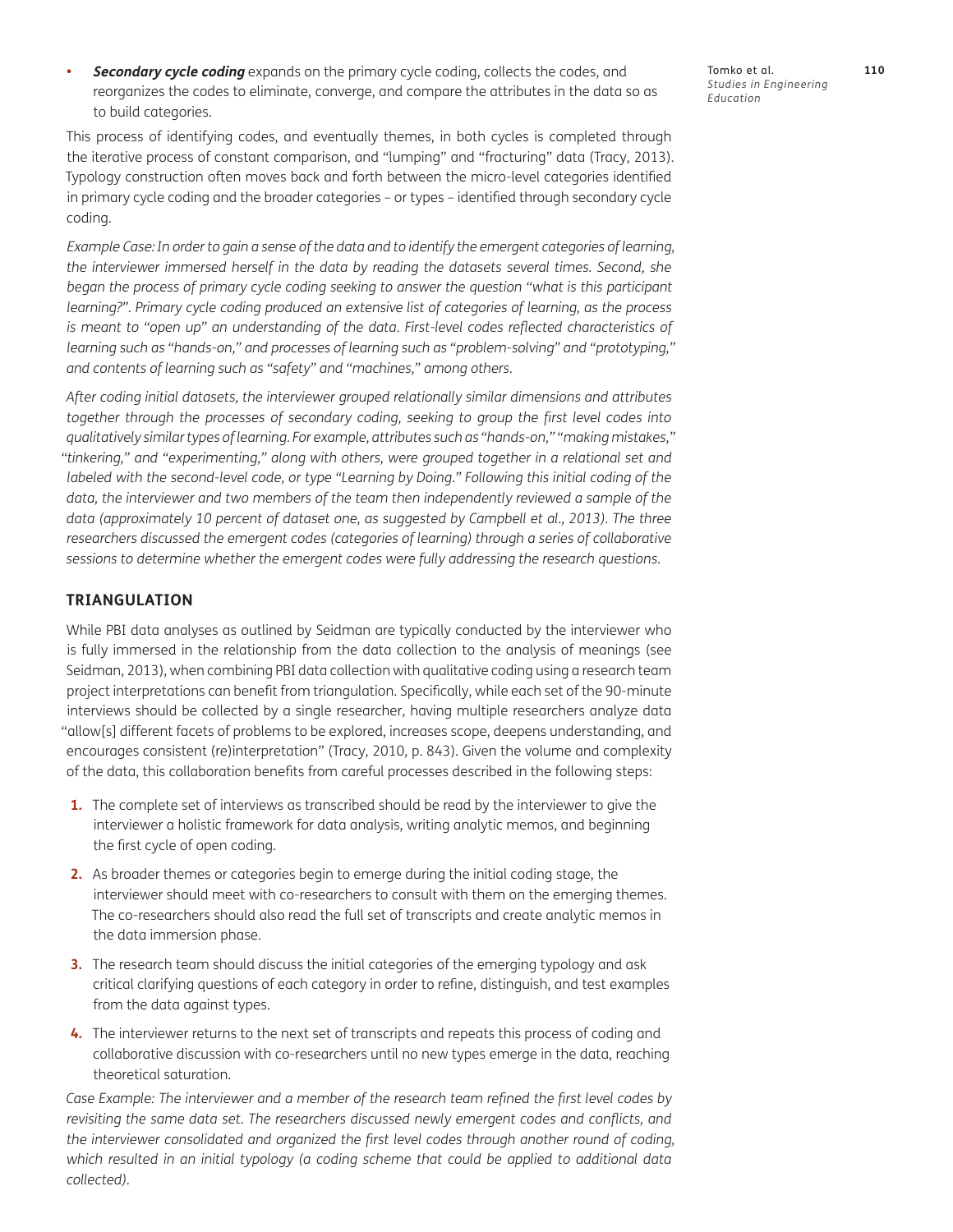*To further refine the coding scheme, the interviewer and a member of the research team independently coded a second interview set using the previously refined coding scheme and developed new codes as necessary. The researchers' subsequent discussion about their coding helped to collapse and refine categories in the coding scheme to create clearer qualitative distinctions between categories. Having multiple coders apply the coding scheme enabled further refinement of the definitions of the codes, particularly as a result of disagreements in coding.* 

## Intercoder Metrics

Intercoder reliability is particularly valuable when creating a typology that may be used by other researchers to analyze new sets of data, enhancing the applicability and transferability of the constructed typology. Intercoder reliability refers to the ability of two or more coders to select the same code for the same sample of text, given that the coders are in isolation of one another and are considered to be equally capable [\(Campbell et al., 2013](#page-16-0)). Intercoder agreement is the ability of the same two or more coders to reconcile the discrepancies in their codes through discussion [\(Campbell et al., 2013\)](#page-16-0). Intercoder metrics may assist the research team in systematic agreement on the categories in the coding scheme and help to create clear definitions of codes (or types) that can be applied to other data sets by other researchers. It is a particular challenge for the multiple coders to have similar perceptions regarding how to view such complex and unstructured data, often recognized as a strength of qualitative research; though intersubjectivity – agreed or shared meanings between persons – can be achieved and evidenced (e.g., [Marques & McCall, 2005\)](#page-17-0). To reach agreement, first, it is critical that any researcher coding the data read a qualitative data set in its entirety to understand the context and gain a holistic perspective.

Second, the data should be unitized by the primary interviewer for training new coders how to use the coding scheme ([Campbell et al., 2013;](#page-16-0) [Miles & Huberman, 1984\)](#page-17-0). Unitizing is a process in which the data is broken down into "units of analysis," in unitizing interview data, the researcher may indicate that a full answer, or part of answer may be a unit of analysis to be coded. Third, training coders to code data using an inductively derived typology involves multiple iterations of coding parts of the unitized data, discussing points of disagreement, reconciling disagreement, refining rules for coding, and coding another set of data. This training repeats until the coders have a shared understanding of the codes and can reliably (e.g., 80% agreement) code the same data. Lee et al. may be referenced for a detailed description of this methodological process ([McAlister](#page-17-0) [et al., 2017\)](#page-17-0).

While intercoder metrics may satisfy some engineering education researchers' calls for ensuring reliability of the data analysis process, they must be used with caution. When working from an interpretive lens, intercoder metrics are not necessary to demonstrate the credibility of the research, and in some cases may even threaten the potential benefit of the multiplicity of interpretations on a research team. Instead of reliability, other standards of trustworthiness are far more important in assessing qualitative research methods such as PBI. [Tracy \(2010\)](#page-18-0) offers a comprehensive framework for evaluating the quality of qualitative research taking into consideration [Lincoln and Guba's \(1985\)](#page-17-0) foundational quality criteria while advancing a vocabulary that qualitative researchers can adopt, regardless of ontological perspective. [Tracy](#page-18-0)  [\(2010\)](#page-18-0) argues that the quality of qualitative work can be assessed through the extent to which a work evidences eight criteria: worthy topic, rich rigor, sincerity, credibility, resonance, significant contribution, ethical, and meaningful coherence. These categories align with [Lincoln and Guba's](#page-17-0)  [\(1985\)](#page-17-0) notion of trustworthiness and affirm the notions of credibility, transferability, dependability, and confirmability in the findings (p. 289–332). [Seidman \(2013\)](#page-18-0) provides some guidance toward assessing quality by ensuring that the context of statements is maintained, noting that participants were allowed to express themselves, recognizing consistency across each of the three interviews, and exploring connections in alignment of participants experiences (p. 27).

Case Example: Due to the volume of data collected, two coders participated in training and *independently coded a sample of data that had been unitized by the interviewer. Following the coding process, the coders met to discuss and reconcile disagreements in coding. Through an iterative training process of coding and discussion, the percent intercoder reliability of 0.47 assessed*  Tomko et al. **111** *Studies in Engineering Education*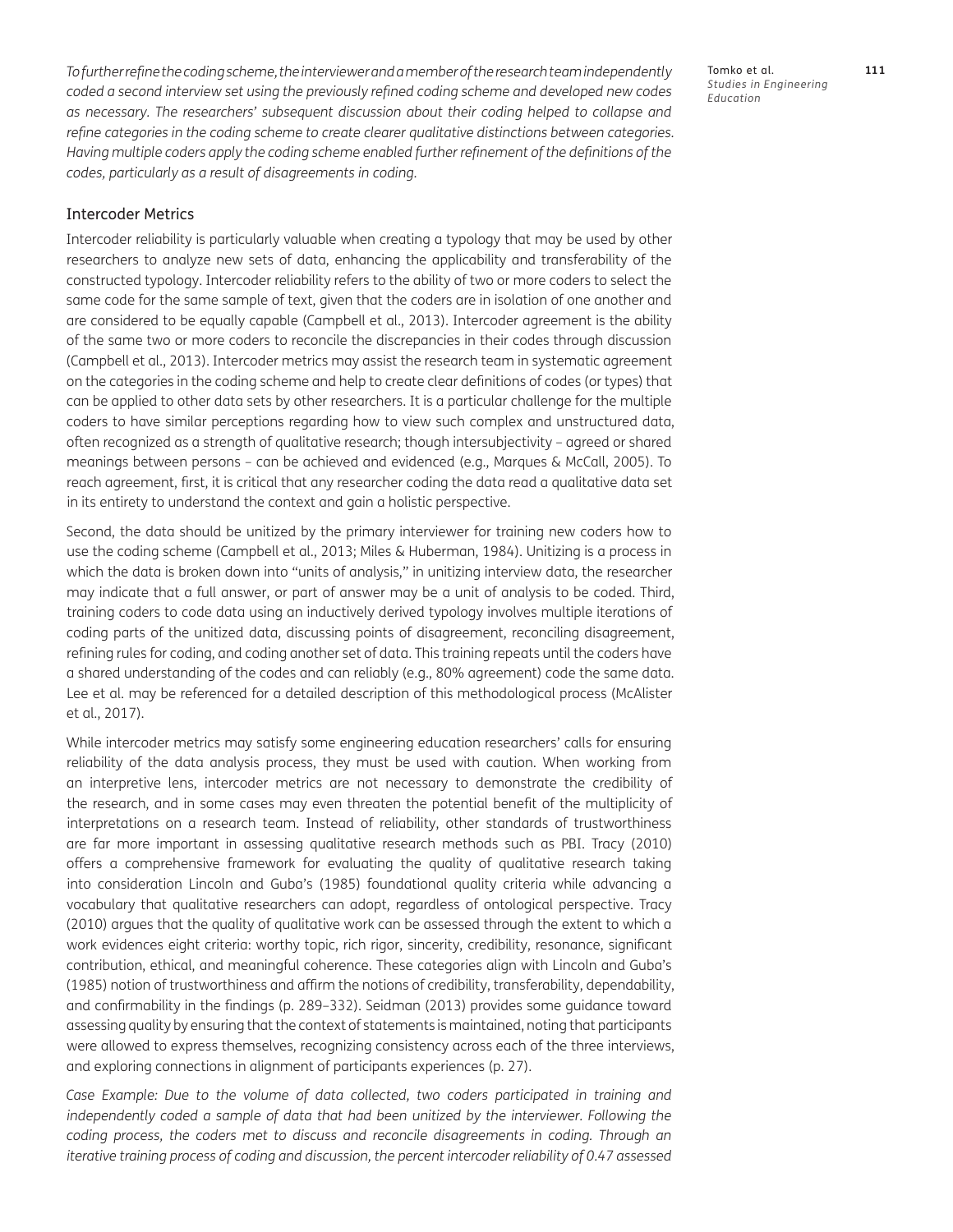*in the first round of coding increased to an intercoder agreement of 0.96. Intercoder reliability was*  further improved later in the process and is described below. Intercoder reliability was calculated *using the process described by Miles and Huberman [\(1984](#page-17-0), p. 63) and involves dividing "the number of coding agreements by the number of agreements and disagreements combined" ([Campbell et al.,](#page-16-0)  [2013](#page-16-0), p. 309) for 95% of the coded references in the data. This process resulted in the first complete version of the coding scheme (typology of learning).*

*The iterative process of qualitative data analysis proceeded to refine the coding scheme (typology of learning) through coding additional interviews and developing clear coding instructions and rules for analysis of future datasets. Two researchers read and analyzed three more interviews. Specifically, one researcher used the coding scheme to code the remaining datasets, while the other identified gaps in the coding scheme. Through discussing the gaps, it was evident the definitions of the codes needed further clarification.* 

The interviewer and a team member worked together to refine the coding scheme and coding *instructions. They systematically reviewed all previously coded interviews and discussed areas of contention, instances of confusion, and the repetition of codes across all five datasets. The team member asked pointed questions of the interviewer that invited distinction between categories of*  learning. For example, she asked questions such as, "What is the difference between coding an *excerpt as 'practicing' and coding as 'exploring'?" This led to the creation of a series of coding rules for each category. For example, the following coding rule for "practicing" resulted from that discussion:* 

*Code when participant indicates that they have followed the same process over and over again. Words like "perfecting," "getting better at it," might appear in this code. Also "play around" is a cue for both code 1.3 (practicing) and code 1.5 (exploring) – the difference is that in code 1.3 (practicing), the person is trying to gain proficiency and in code 1.5 (exploring) the person is trying to figure out a solution. [Table 1](#page-12-0) <i>is an example from the codebook that includes coding rules and an example for the code "Failing," a code subsumed under the broader category "Learning by Doing."* 

| <b>CODE</b> | <b>DESCRIPTION</b>                                                                                                                                 | <b>CODING RULES</b>                                                                                                                                                                                                                    | <b>EXAMPLES</b>                                                                                                                                                                            |
|-------------|----------------------------------------------------------------------------------------------------------------------------------------------------|----------------------------------------------------------------------------------------------------------------------------------------------------------------------------------------------------------------------------------------|--------------------------------------------------------------------------------------------------------------------------------------------------------------------------------------------|
| Failing     | Discussion of failing,<br>making mistakes,<br>falling short in<br>succeeding to achieve<br>a goal, or to error<br>in one's action or<br>judgement. | Code when participant points to<br>specific mistakes or failures they made<br>that required them to rethink how<br>they were making. Mistakes might be<br>related to the choice of machine, the<br>speed, the steps, or the materials. | And so, I went in and I'm like,<br>"Okay, so let me just take this<br>wood and cut it down." And I<br>cracked a piece of wood. And<br>I'm like, "Shoot, okay, I can't<br>do it this fast." |

*Through this process, a comprehensive codebook was established that included for each code: a number, a name, a description, a set of coding rules, and an example. During this time, additional* insights were provided by other uninvested colleagues so as to ensure that the coding scheme made *sense. This commitment to continuous peer debriefing led to a coherent refined coding scheme and clear coding instructions for potential future datasets. The development of a robust codebook is critical to coding large volumes of data, particularly when multiple researchers are collaborating, and enables the continued refinement and testing of codes through each iteration of data analysis.*

*As a result of earlier trials, the team refined the codebook and developed a robust training process.*  Specifically, the team learned that when coding PBIs, all coders must have a thorough contextual *understanding of the data and read the entire data set they are working with prior to starting. Without such contextual understanding, coders are unlikely to reliably code the data.*

*To ensure the typology aligned with an engineering design audience, the research team invited an expert in engineering design to provide unbiased feedback on the coding scheme. In the peer debriefing session, the expert discussed the ways in which the coding scheme aligns or not with the engineering design audience and vocabularies. This discussion pointed to ways that participants everyday talk about making did not match up with the vocabularies in the discipline. For example, participants used "problem solving" to describe their way of thinking through the design process.* 

Tomko et al. **112** *Studies in Engineering Education*

<span id="page-12-0"></span>**Table 1** Example from Codebook.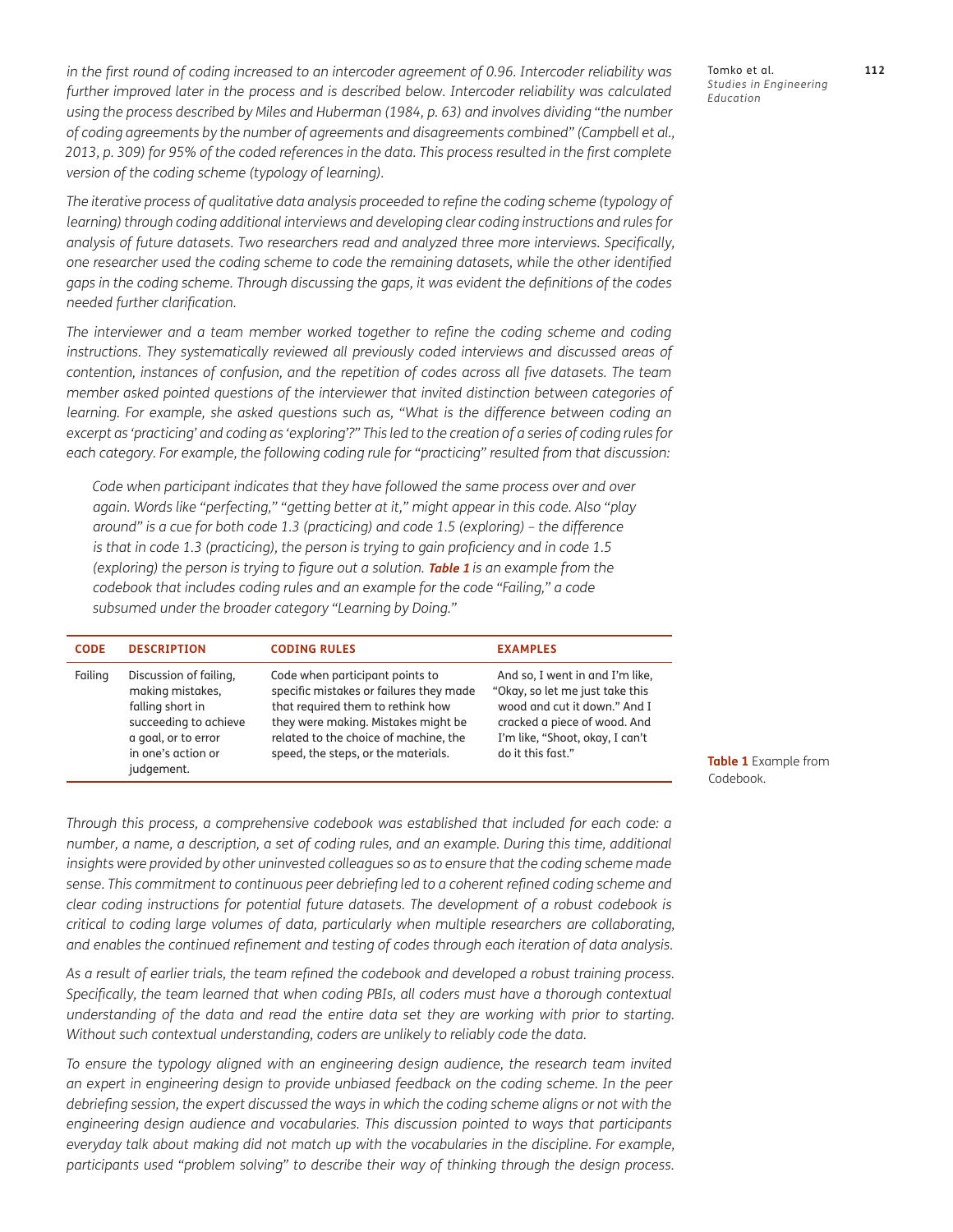*Using students' language of "problem solving" in the typology, however, does not align with the conceptualizations of problem solving in the literature*

Tomko et al. **113** *Studies in Engineering Education*

*The peer debriefing led us to ensure that the uses of vocabularies in the typology aligned with relevant literatures, particularly for the engineering design process. The interviewer examined the literature on problem solving, the design process, design thinking ([Brown, 2008](#page-16-0)), Bloom's taxonomy [\(Bloom et al., 1956;](#page-16-0) A taxonomy for learning, teaching, and assessing: A revision of Bloom's taxonomy of educational objectives, [2001](#page-18-0)), and 21st century skills (cognitive, interpersonal, intrapersonal) [\(NRC, 2012\)](#page-17-0), among other learning frameworks [\(Adams et al., 2011; Greeno et al., 1996](#page-16-0); [Kolb, 1984;](#page-16-0) [Leonard, 2002](#page-17-0)). This effort led to grouping the taxonomy of learning into three broad categories: cognitive, interpersonal, and intrapersonal proficiencies. In this process, the interviewer tightened the language, definitions, rules, and labels for each of the codes to both reflect the meanings of the participant and contribute to broader understandings of learning in engineering contexts.* 

## Typology Construction

While a code captures the essence of a segment of data, a typology embodies the ecosystem of the data, illuminating the broad categories or groupings of codes. Typologies are constructed through iterative, analytical, and interpretive processes of moving back and forth between the first level codes and the second level codes. Second level codes are types, and the interview data may yield a variety of types: types of learning, types of experiences, types of obstacles, among others, depending on the research question. According to [Kluge \(2000\),](#page-17-0) "types are constructed in order to comprehend, understand, and explain complex social realities" (p. 1).

In creating a typology, the researcher discerns what kind of categories are of interest based upon the research question. For example, if the researcher is interested in the types of learning experiences participants have in an engineering course, the researcher will organize and group together the open codes to create broader categories that reflect "types of learning experiences." The first level codes, then, ultimately characterize the attributes of each of the categories. For example, the type "learning by doing" may be composed of attributes in the data such as "active," "hands-on," and "making." An initial typology may begin to emerge after the analysis of two to three sets of interviews. Thereafter, the researcher codes the remaining interviews using the typology itself, seeking to refine categories and the attributes therein with each new interview analyzed. The data collection is considered complete once analysis reveals there to be no continued refinement of the typology.

*Case Example: Data analysis of the interviews yielded a typology of learning for women using makerspaces at a large public institution in the southern United States. The typology showcases the processes and types of learning associated with women students in academic makerspaces. This*  includes the modes of learning and the products of learning (the cognitive skills, the interpersonal skills, *and the intrapersonal skills).* **[Table 2](#page-13-0)** *shows a subset of the overarching categories and subcategories of the typology. By using the PBIs, we were able to generate a detailed and robust typology of learning.*

| 1              | <b>LEARNING BY DOING</b>             |
|----------------|--------------------------------------|
| 1.1            | Failing                              |
| 1.2            | Struggling                           |
| 1.3            | Practicing                           |
| 1.4            | Iterating                            |
| 1.5            | Exploring                            |
| $\overline{2}$ | <b>CULTURAL KNOWLEDGE AND SKILLS</b> |
| 2.1            | Access conventions and protocols     |
| 2.2            | Roles and structure of participation |
| 2.3            | Rules of the community               |
| 2.4            | Gender associations                  |

<span id="page-13-0"></span>**Table 2** Subset of the Typology at a glance – the primary and secondary categorization.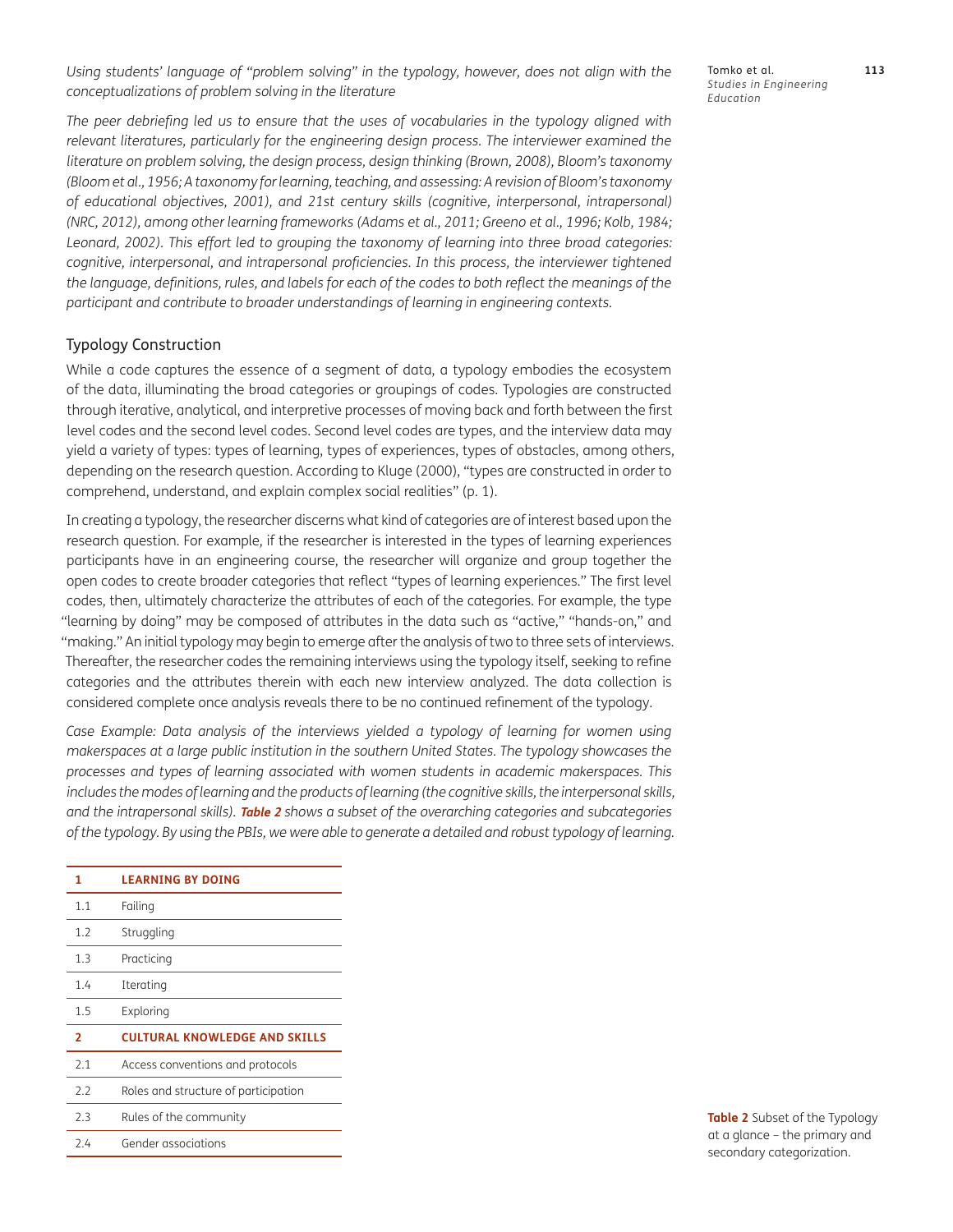### <span id="page-14-0"></span>**IMPLICATIONS OF CASE EXAMPLE: DESIGN AND LEARNING PATHWAYS**

*The PBI approach described in this paper offers researchers the opportunity to examine much more than types of learning. Building off of the work of generating the typology and coupling the narratives and timelines from the interviews, we also examined how women students' design and learning pathways developed over time. The women students' narratives and timelines can be analyzed following similar processes of data analysis, where each woman's narrative and timeline are compared in order to identify emerging themes and patterns, allowing for the development of models. From these emerging themes and patterns, we can begin to understand how women enter makerspaces, the impacts of their background on their involvement in the space, the barriers to entry, and are the ways that gendered experiences impact a woman's involvement. These types of topics are difficult to address using quantitative methodologies, as they require us to expand upon*  rather than reduce the information collected in the data. The methodology presented in this paper *is particularly useful for generating insights for engaging women in design.* 

## **DISCUSSION**

Qualitative inquiry offers an opportunity to gain deep insights into the complex phenomenon associated with engineering education. As engineering education continues to evolve, it becomes essential to develop means that appropriately evaluate and study phenomena of interest. In this work, we describe a PBI process and how this process has and can be fruitfully adapted for the engineering education audience. Suggested adaptations to Seidman's original methodology for engineering education purposes are discussed and demonstrated, which include having individuals create timelines and bringing previous prototypes to add tactile and tangible points of reference that deepen discussion in the interview. The verbal timeline that participants provide in the first interview is further validated and endorsed by the timeline that they draw in the third interview.

Regardless, the participants' willingness to openly share their stories is rooted in the mutual trust developed between the interviewer and the participant. It is important for other researchers, who are considering qualitative methods, to seriously evaluate and articulate how mutual respect and trust will be attained. Another important consideration is that developing the appropriate research questions and interviewing protocol requires a great deal of time. In this research, two years were spent simply in exploration, and an additional year was spent in developing the appropriate protocol. The in-depth interviewing process is not suggested to be used for a study that merely aims to explore a field. This is because the presented methodology is targeted at delving deeper into phenomenon toward building complex explanations, typologies, and models.

Through describing the methodology in a specific context, we demonstrate how a PBI process and methods of qualitative data analysis can capture the lived experiences and the meaning of these experiences. *Through PBI, we have been able to follow the ethical guidance of Sochacka et al. [\(2018\)](#page-18-0), doing justice to our participants through empowerment to tell their own lived stories of making; the result of which are data illustrating the rich accounts of young women's pathways as they navigate their own academic journeys and become makers in academic makerspaces. Strikingly, investigating these lived experiences of women students through qualitative inquiry illuminates* both breadth and depth to the forms of learning through which they engage as participants in *academic makerspaces.* This breadth and depth would not have been attainable through even a small number of controlled design studies, surveys, or quasi-experimental designs. Qualitative inquiry produces a rich dataset for examining uncontrolled and unstructured environments; such environments are otherwise difficult to study using approaches that demand predictable patterns of learned and replicable sets of interactions.

Researchers exploring engineering education, and in particular in the context of makerspaces, can benefit from PBI methodologies. Using the presented roadmap, researchers may engage a small number of participants in the in-depth phenomenologically based interviews as a means to gain initial insights into their question of interest while simultaneously mastering their interviewing skills and developing emergent findings. Through implementing this type of methodology, a wide variety of complex phenomena and understudied populations can be

Tomko et al. **114** *Studies in Engineering Education*